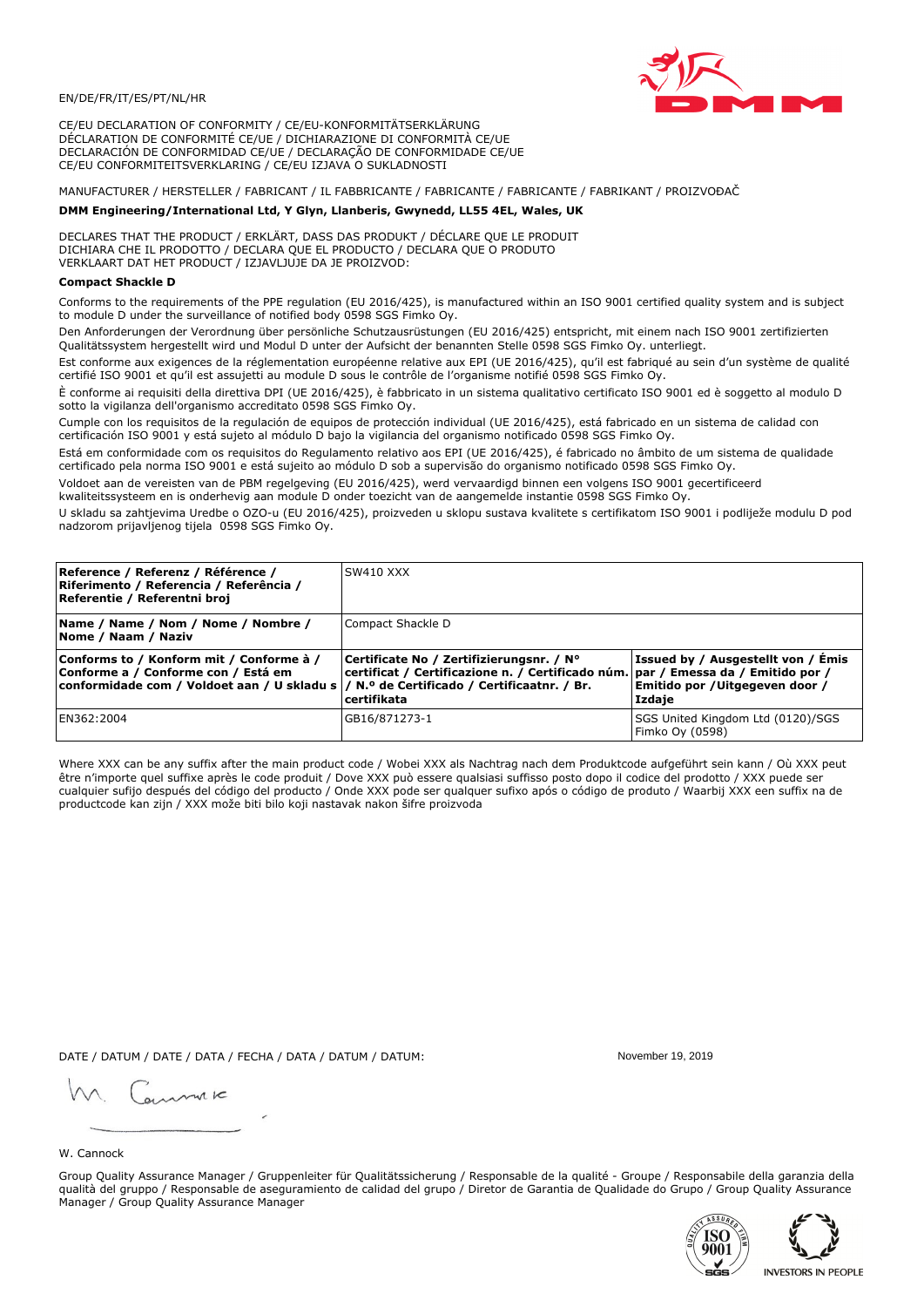

CE/EU-SAMSVARSERKLÆRING / CE/EU-FÖRKLARING OM ÖVERENSSTÄMMELSE CE/EU-VAATIMUSTENMUKAISUUSVAKUUTUS / CE/EU-OVERENSSTEMMELSESERKLÆRING DEKLARACJA ZGODNOŚCI WE/UE / CE/EU PROHLÁŠENÍ O SHODĚ CE/EÚ VYHLÁSENIE O ZHODE / DIKJARAZZJONI TA' KONFORMITÀ TAL-KE/UE

# PRODUSENT / TILLVERKAREN / VALMISTAJA / PRODUCENT / PRODUCENT / VÝROBCE / VÝROBCA / IL-MANIFATTUR

### DMM Engineering/International Ltd, Y Glyn, Llanberis, Gwynedd, LL55 4EL, Wales, UK

ERKLÆRER AT PRODUKTET / INTYGAR ATT PRODUKTEN / VAKUUTTAA, ETTÄ TÄMÄ TUOTE / ERKLÆRER, AT PRODUKTET / OŚWIADCZA, ŻE<br>WYRÓB / PROHLAŠUJE, ŽE PRODUKT / VYHLASUJE, ŽE VÝROBOK / JIDDIKJARA LI L-PRODOTT:

Overholder kravene i PVU-forordningen (EU 2016/425), er produsert innenfor et ISO 9001-sertifisert kvalitetssystem og er underlagt modul D under overvåkning av teknisk kontrollorgan 0598 SGS Fimko Oy.

Uppfyller kraven för PPE-reglerna (EU 2016/425), tillverkas inom ett ISO 9001-certifierat kvalitetssystem och är föremål för modul D under övervakning av anmält organ 0598 SGS Fimko Oy.

Noudattaa henkilönsuojaimia koskevan asetuksen (EU 2016/425) vaatimuksia, on valmistettu ISO 9001 -sertifioidun laatujärjestelmän mukaisesti ja että siihen sovelletaan ilmoitetun laitoksen 0598 SGS Fimko Oy.:in alaista D-moduulia.

Overholder kravene i forordningen om personlige værnemidler (EU 2016/425), er fremstillet i inden for det certificerede ISO 9001kvalitetssystem, og er underlagt modul D under overvågning af det bemyndigede organ 0598 SGS Fimko Oy.

Spełnia wymogi rozporządzenia w sprawie środków ochrony indywidualnej (UE 2016/425), jest produkowany w ramach systemu jakości zgodnego z ISO 9001 i podlega modułowi D pod nadzorem jednostki notyfikowanej 0598 SGS Fimko Oy.

Zařízení splňuje požadavky nařízení o osobních ochranných prostředcích 2016/425, je vyrobeno v systému řízení jakosti certifikovaném podle normy ISO 9001 a podléhá modulu D pod dohledem notifikované osoby č. 0598 SGS Fimko Oy.

Spĺňa požiadavky Nariadenia Európskeho parlamentu a Rady (EÚ) 2016/425 o osobných ochranných prostriedkoch, je vyrobený v rámci systému kvality certifikovaného podľa normy ISO 9001 a podlieha modulu D pod dohľadom notifikovaného orgánu č. 0598 SGS Fimko Oy.

Jikkonforma mar-rekwiżit tar-Regolament dwar il-PPE (UE 2016/425), u huwa manifatturat f'sistema ta' kwalità certifikata għall-ISO 9001 u soggett għall-modulu D taħt is-sorveljanza tal-korp notifikat 0598 SGS Fimko Oy.

| <b>Referanse / Referens / Viite / Reference / Nr</b> SW410 XXX<br>referencyjny / Reference / Značka /<br>Referenza                                                                                                        |                                                                                                         |                                                                                                         |
|---------------------------------------------------------------------------------------------------------------------------------------------------------------------------------------------------------------------------|---------------------------------------------------------------------------------------------------------|---------------------------------------------------------------------------------------------------------|
| Navn / Namn / Nimi / Navn / Nazwa /<br>Jméno / Názov / Isem                                                                                                                                                               | Compact Shackle D                                                                                       |                                                                                                         |
| Overholder / Uppfyller kraven för / Vakuus<br>myönnetty perustuen standardiin: /<br> Overholder / Spełnia wymogi / Je ve shodě s $ \check{\mathsf{C}}$ . certifikátu / Čertifikat Nru<br>/ Je v zhode s / Jikkonforma ma' | Sertifikatnr. / Certifikatnr. / Sertifikaattinro /<br>Certifikat nr. / Certyfikat nr / Č. certifikátu / | Utstedt av / Utfärdat av /<br>Myöntänyt / Udstedt af / Wydany<br>przez / Vydal / Vydal / Mahrug<br>minn |
| EN362:2004                                                                                                                                                                                                                | GB16/871273-1                                                                                           | SGS United Kingdom Ltd (0120)/SGS<br>Fimko Oy (0598)                                                    |

Der XXX kan være ethvert suffiks etter produktkoden / Där XXX kan vara valfri ändelse efter produktkoden / Jossa XXX voi olla mikä tahansa tuotekoodin jälkeen tuleva liite. / Hvor XXX kan være ethvert suffiks efter produktkoden / gdzie XXX może być dowolnym przyrostkiem po kodzie produktu / Kde XXX může být jakákoliv přípona za kódem produktu / Kde XXX môže byť akákolyek prípona za kódom výrobku. / Fejn XXX jista ikun kwalunkwe suffiss wara l-kodići tal-prodott

DATO / DATUM / PÄIVÄMÄÄRÄ / DATO / DATA / DATUM / DÁTUM / DATA:

November 19 2019

annuic

W. Cannock

Group Quality Assurance Manager / Group Quality Assurance Manager / Group Quality Assurance Manager / Group Quality Assurance Manager / Kierownik ds. Zarządzania Jakością Grupy / Group Quality Assurabce Manager / Manažér riadenia kvality v rámci skupiny / Maniger tal-Assigurazzjoni tal-Kwalità tal-Grupp